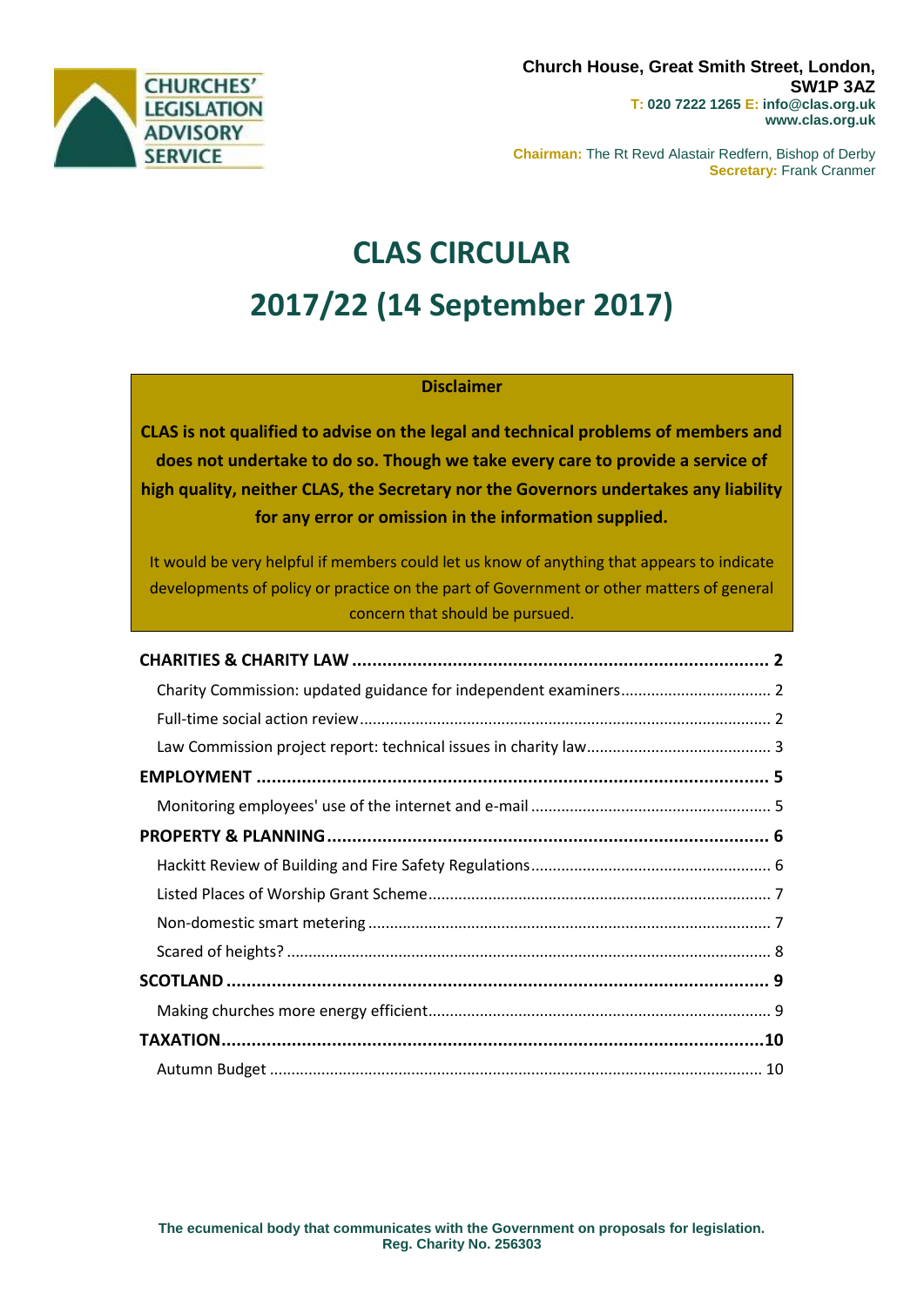## <span id="page-1-0"></span>**CHARITIES & CHARITY LAW**

<span id="page-1-1"></span>**Charity Commission: updated guidance for independent examiners**

**For information and possibly for action**

The Charity Commission has published updated [guidance](http://www.gov.uk/government/publications/independent-examination-of-charity-accounts-examiners-cc32) for independent examiners assessing charity accounts, which includes three new Directions that *must* be followed,

The revised Directions aim to take into account the balance between extending the role of the examiner and the potential increase in the regulatory burden on charities. They consider both the implications for the role of the examiner and the need to maintain public trust and confidence in charities. The three new Directions are:

- to check for any conflicts of interest that may prevent the examiner from carrying out the independent examination;
- to check that related party transactions in SORP accounts are properly disclosed; and
- to check whether the trustees have considered the charity's financial circumstances when preparing the accounts, and – for SORP accounts – whether the trustees have made an assessment of the charity's position as a going concern.

The new requirements are mandatory for independent examiner reports signed and dated on or after **1 December 2017**. This is to allow time for examiners to familiarise themselves with the guidance.

The Commission has also published a [summary](http://www.gov.uk/government/uploads/system/uploads/attachment_data/file/641933/Consultation_on_updating_the_framework_for_independent_examiners_feedback_v1.1.pdf) of the responses to its consultation in 2016.

[Source: Charity Commission – 4 September]

#### <span id="page-1-2"></span>**Full-time social action review**

**For information**

The Department for Digital, Culture, Media and Sport has commissioned Steve Holliday, former chief executive of National Grid plc, to chair an independent Full-Time Social Action review. This review will consider what the voluntary sector, industry and Government can do to support full-time volunteering. The review will work with a variety of stakeholders to develop recommendations, including consultation with the voluntary sector, young people, employment and regulatory experts, economists and parliamentarians.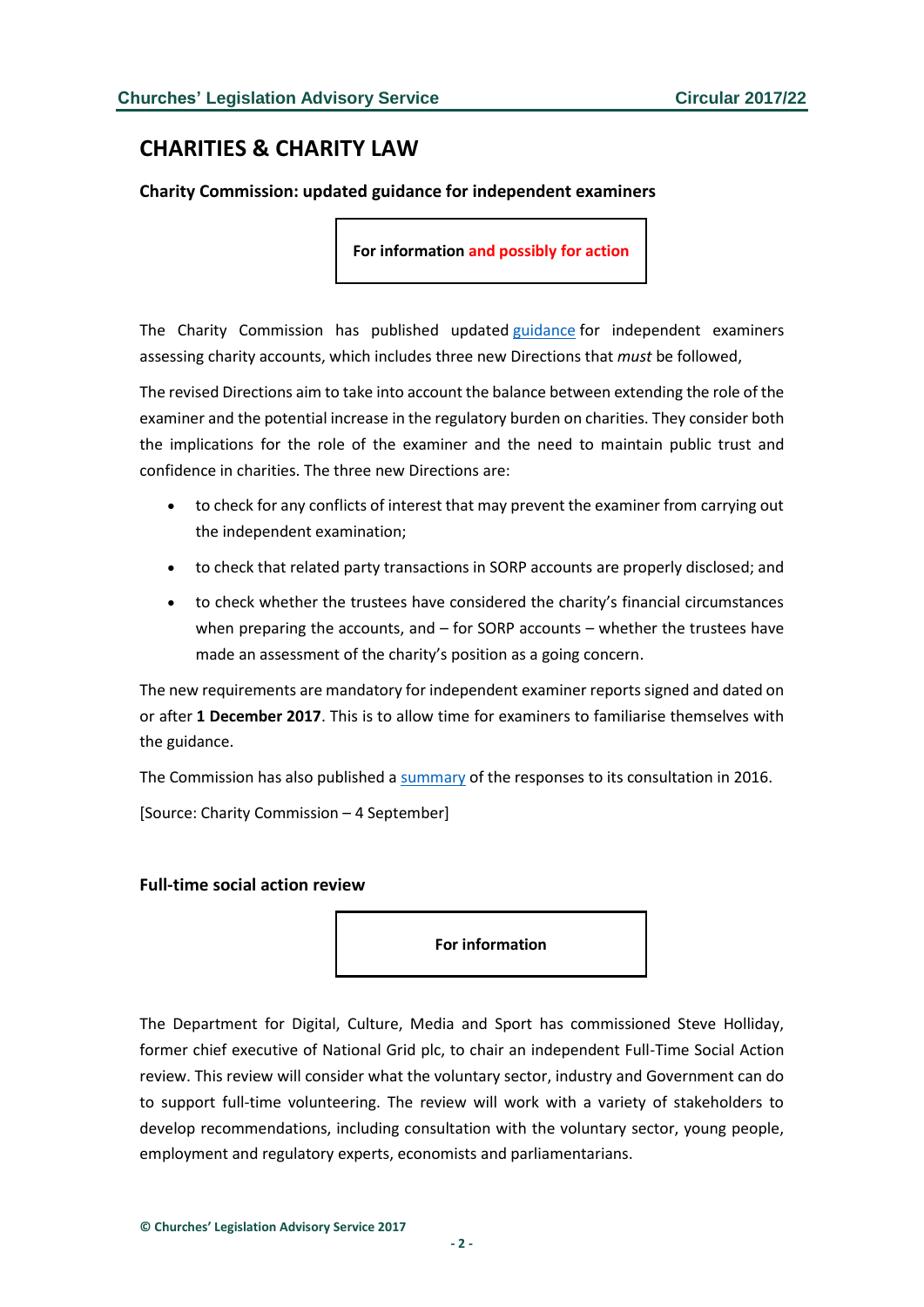The review has published a [call for evidence](http://www.gov.uk/government/uploads/system/uploads/attachment_data/file/642744/Full-time_social_action_review_-_call_for_evidence.pdf) on the current opportunities available, the current status of full-time volunteers, the impact of full-time social action on young people and their communities, the barriers facing participants and providers, and how the UK compares to other countries' provision of full-time social action opportunities. The review is particularly interested in hearing from young people, whether they undertake social action on a full-time or part-time basis, or not at all, as well as from organisations which offer opportunities and/or benefit from social action by young people.

Evidence should be submitted via [email,](mailto:socialactionreview@sar.gov.uk) before **13 October 2017**. Submissions should be limited to no more than 500 words. This is not a matter on which CLAS can usefully offer a corporate view, but individual members may wish to contribute.

[Source: DCMS – 7 September]

#### <span id="page-2-0"></span>**Law Commission project report: technical issues in charity law**

**For information**

The Law Commission has published the final [report](https://s3-eu-west-2.amazonaws.com/lawcom-prod-storage-11jsxou24uy7q/uploads/2017/09/6.3781_LC_HC304_Technical-Issues-in-Charity-Law_FINAL_080917_WEB.pdf) of its project on technical issues in charity law, which makes various recommendations aimed at removing unnecessary bureaucracy from charities whilst ensuring proper protections for the public. The Report makes 43 recommendations and includes a draft Bill that would give these proposals legislative effect. It also contains helpful background detail on each of the proposals as well as incorporating evidence supplied by consultees, including CLAS.

CLAS responded to the original consultation phase of this project in July 2015 and members of CLAS were also involved in responses to the supplementary consultation and a series of consultation meetings with the Law Commission team, including the lead Commissioner, Professor Nicholas Hopkins.

Members will recall that the project was not a full review of charity law and related only to selected technical issues. As such, those issues did not include a number of controversial matters which have recently had a high profile such as the law of public benefit, the charitable status of independent schools, or fundraising practices.

For charities, recommendations include:

- giving charities more flexibility to obtain tailored advice when they sell land, and removing unnecessary administrative burdens
- changes to the law to help charities amend their governing documents more easily with Charity Commission oversight where appropriate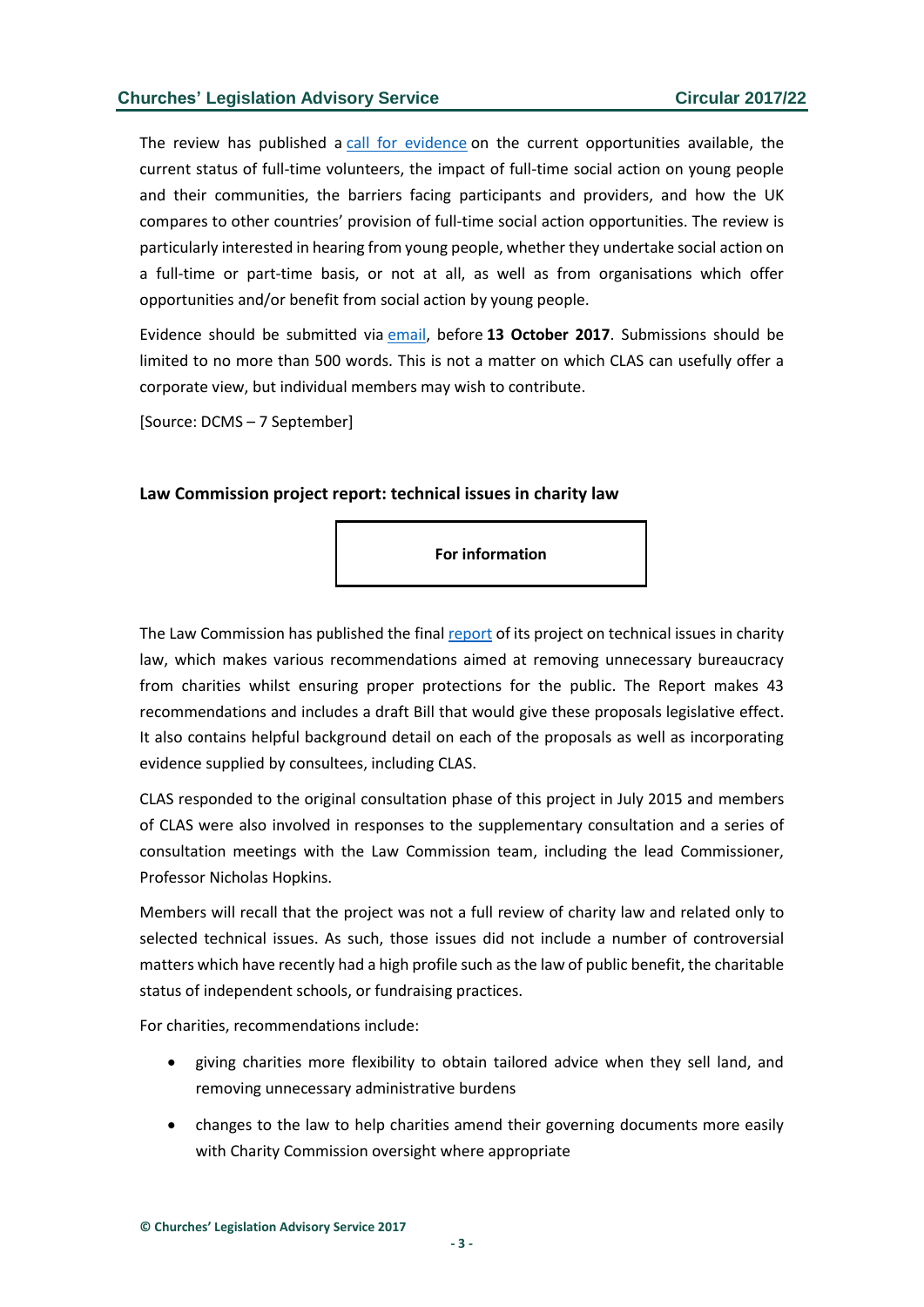- increased flexibility to use their permanent endowment, with checks in place to ensure its protection in the long term
- removing legal barriers to charities merging, when a merger is in their best interests
- giving trustees advance assurance that litigation costs in the Charity Tribunal can be paid from the charity's funds

For the Charity Commission recommendations include:

- bringing in a single set of criteria to decide changes to a charity's purposes
- increased powers to prevent charities using misleading names
- the ability to confirm that trustees were properly appointed

We intend to circulate in due course a more detailed summary of the report, its recommendations and how they match up to CLAS's consultation response. In the meantime, we would encourage members to read the document, and Chapter 7 in particular, in detail.

[Source: Law Commission & CLAS – 14 September]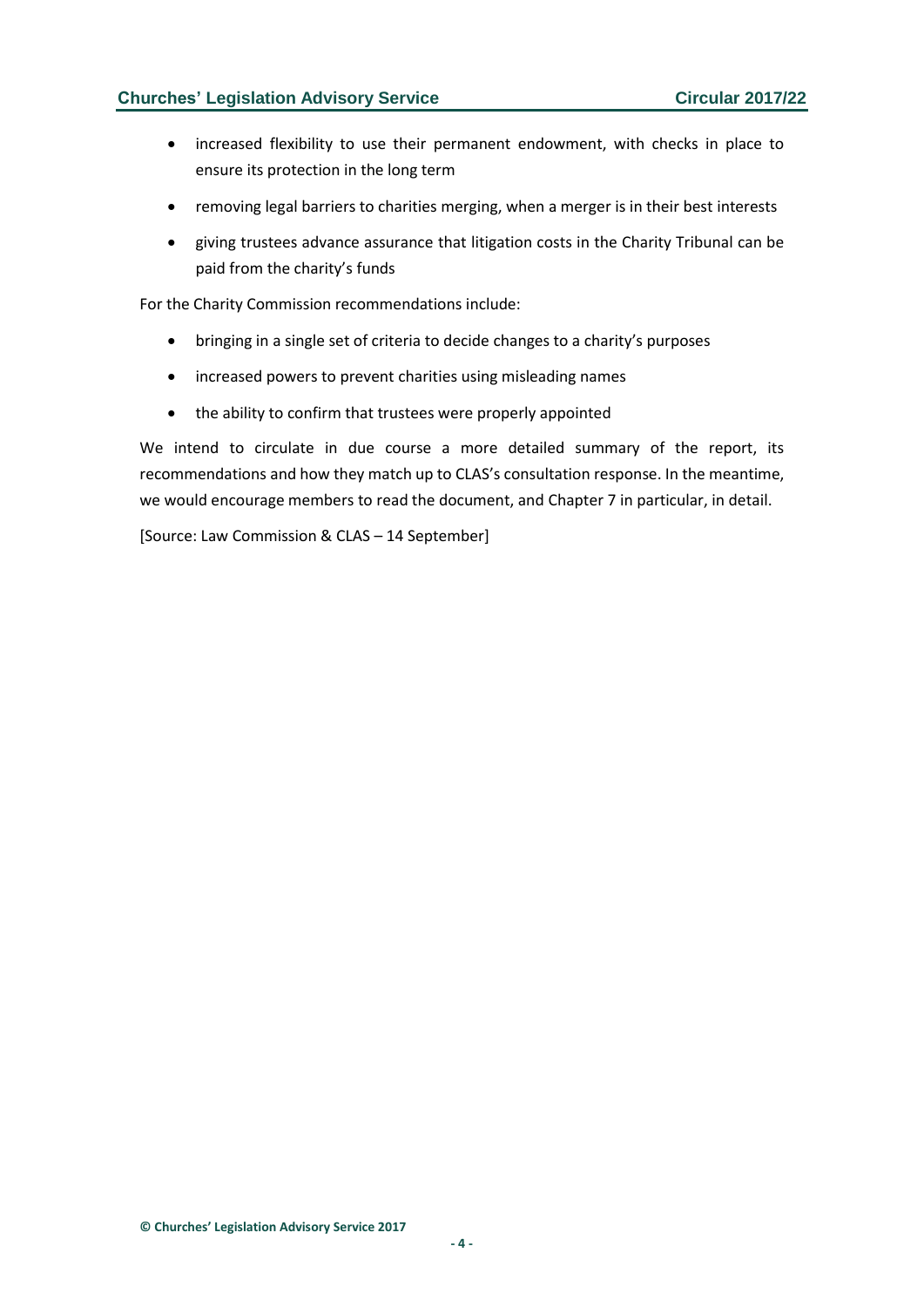## <span id="page-4-0"></span>**EMPLOYMENT**

### <span id="page-4-1"></span>**Monitoring employees' use of the internet and e-mail**

**For information**

In *Bărbulescu v Romania* [\[2017\] ECHR 742,](http://hudoc.echr.coe.int/eng?i=001-177082) the Grand Chamber of the European Court of Human Rights (ECtHR) has held that the decision of a private company to dismiss an employee after monitoring his electronic communications and accessing their contents violated his rights under Article 8 ECHR (right to respect for private and family life, the home and correspondence).

As previously reported [\(Circular 2016/01\)](http://www.churcheslegislation.org.uk/issues/issues.php?id=1401), at his employers' request Mr Bărbulescu had created a Yahoo Messenger account for the purpose of responding to clients' enquiries. In July 2007, he was summoned by his employer and told that his Yahoo Messenger communications had been monitored and that there was evidence that he had used the internet for personal purposes and he was sacked. His challenge to his employer's decision before the domestic courts was unsuccessful: the domestic courts accepted the employer's argument that company resources should not be used for personal purposes and that monitoring Mr Bărbulescu's communications had been the only method of establishing whether there had been a disciplinary breach.

However, the Grand Chamber confirmed that Article 8 was applicable in Mr Bărbulescu's case, primarily because Mr Bărbulescu had not been informed *in advance* of the extent and nature of his employer's monitoring and the national courts had not carried out a sufficient assessment of whether there had been legitimate reasons to justify monitoring his communications.

**Comment:** The critical point is that if an employer is to forbid employees from using the internet or a work e-mail address for private purposes, *it must make that absolutely crystal clear to its employees in advance of taking action*. It cannot merely snoop on employees, then discipline them without warning.

[Source: ECtHR – 5 September]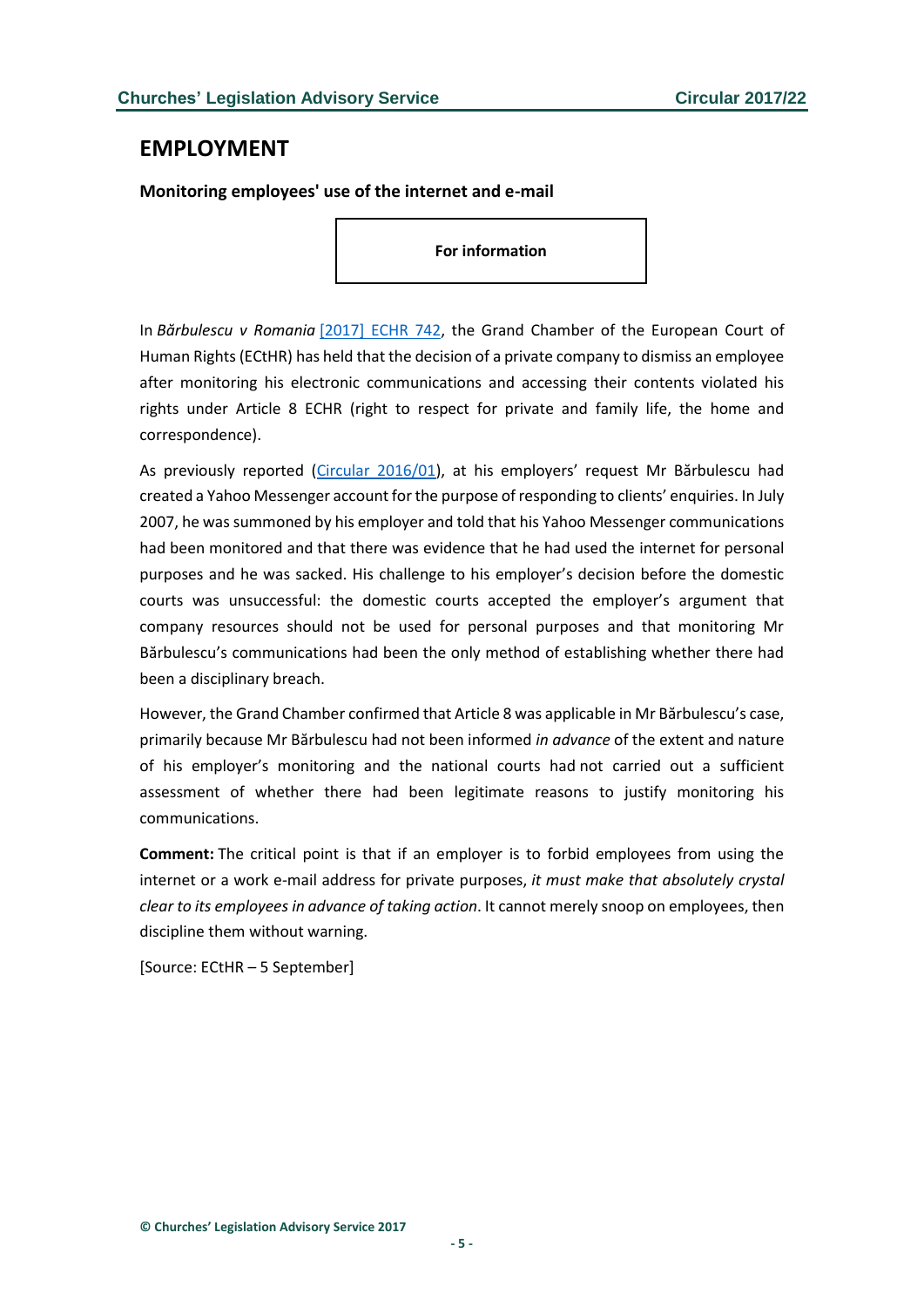## <span id="page-5-0"></span>**PROPERTY & PLANNING**

<span id="page-5-1"></span>**Hackitt Review of Building and Fire Safety Regulations**

**For information and possibly for action**

The Independent Review of Building and Fire Safety Regulations has published its full [terms of](http://www.gov.uk/government/uploads/system/uploads/attachment_data/file/640790/Hackitt_Review_terms_of_reference.pdf)  [reference](http://www.gov.uk/government/uploads/system/uploads/attachment_data/file/640790/Hackitt_Review_terms_of_reference.pdf) and a [call for evidence.](http://www.gov.uk/government/uploads/system/uploads/attachment_data/file/644139/The_call_for_evidence_for_the_independent_Review_of_Building_Regulations_and_Fire_Safety.pdf) The Review aims to make recommendations to ensure a sufficiently robust framework of building, housing and fire safety legislation, to provide further assurance to residents that the buildings they live in are safe and will remain so. Those who wish to respond to the call for evidence should do so via [email,](mailto:BuildingRegulationsandFireSafetyReview@communities.gsi.gov.uk) before **13 October 2017**. The call for evidence considers a number of key questions, including:

- To what extent are the current building, housing and fire safety legislation and associated guidance clear and understood by those who need to follow them?
- Are the roles, responsibilities & accountabilities of different individuals at each key stage of the building process clear, effective and timely?
- What evidence is there that those with responsibility for assessing and demonstrating compliance are appropriately trained and accredited and are adequately resourced to perform their role effectively? If gaps exist how can they be addressed and what would be the benefits of doing so?
- Is the current checking and inspection regime adequately backed up through enforcement and sanctions?
- Does the way building components are safety checked, certified and marketed in relation to building regulations requirements need to change?

The Review is being led by Dame Judith Hackitt and aims urgently to assess the effectiveness of current building and fire safety regulations and related compliance and enforcement issues, with a focus on multi-occupancy high rise residential buildings. This will include addressing whether the Government's large-scale cladding system testing programme identified any potential systemic failures.

While the Review will cover the regulatory system for *all* buildings, it will have a specific focus on multi-occupancy high rise residential buildings. The Review will report jointly to Communities Secretary Sajid Javid and Home Secretary Amber Rudd. An interim report will be submitted in autumn 2017 and a final report submitted in spring 2018.

[Source: DCLG – 12 September]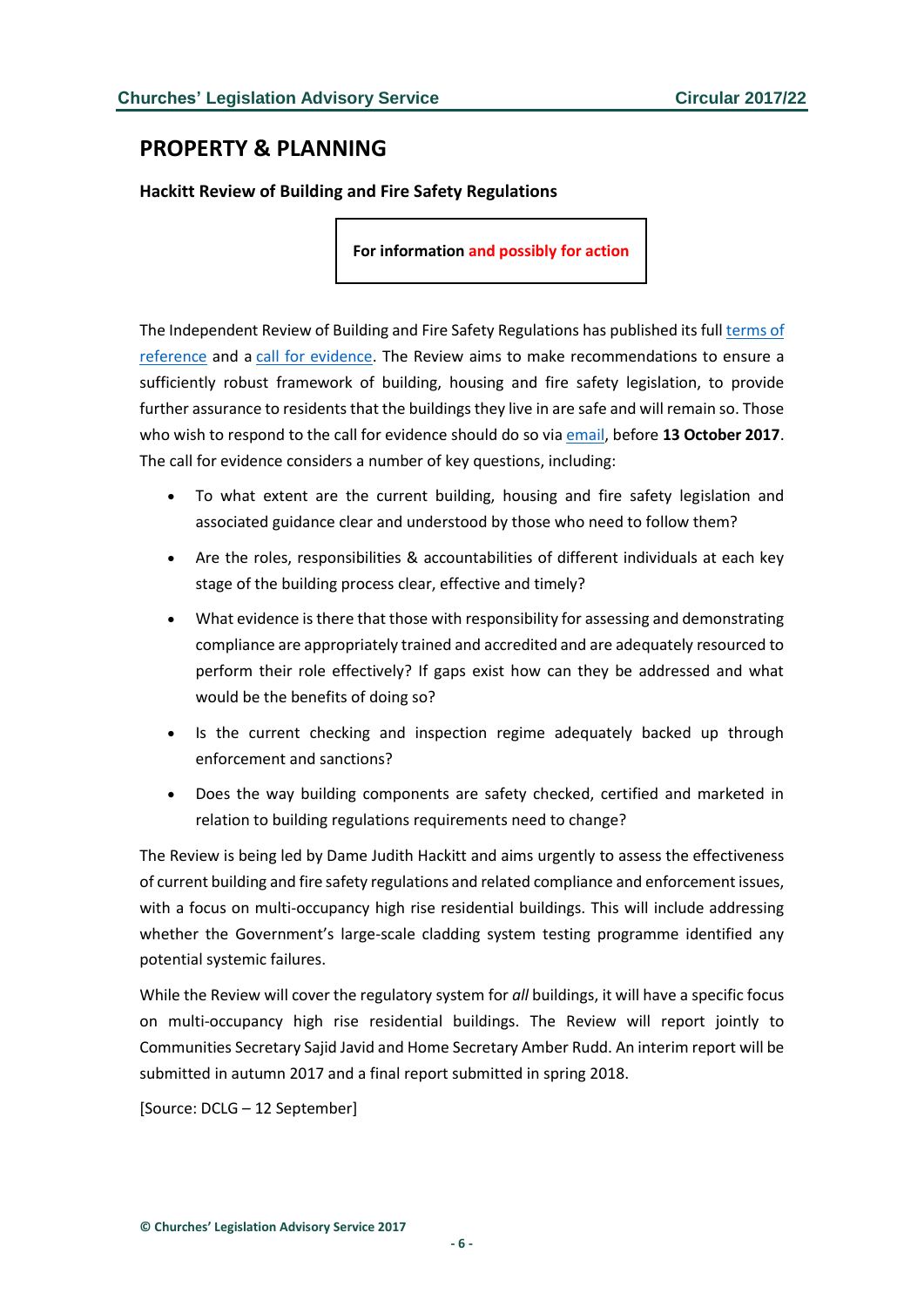<span id="page-6-0"></span>**Listed Places of Worship Grant Scheme**

**For information**

The Church of England's Church Buildings Council has received written confirmation from the Heritage Minister, John Glen MP, that following the General Election the Listed Places of Worship Grant Scheme will continue at its current levels **until March 2020**.

There are no changes planned to the eligibility criteria or application process. More information on applying can be found on the Scheme's dedicated [website.](http://www.lpwscheme.org.uk/)

[Source: Church Buildings Council – 11 September]

#### <span id="page-6-1"></span>**Non-domestic smart metering**



The Department for Business, Energy and Industrial Strategy (BEIS) has recently published a [consultation](https://www.gov.uk/government/uploads/system/uploads/attachment_data/file/641220/Non_dom_consultation_policy_propsals_and_draft_legal_text.pdf) seeking views and evidence on new non-domestic smart metering policy proposals. The policy proposals are designed to give non-domestic consumers access to the benefits of smart meters, while at the same time recognising the diverse nature of these energy users and the need for proportionate regulation.

This consultation also invites views on the draft legal text required to implement the removal of the Data Communications Company (DCC) opt-out. As set out in the [government response](https://www.gov.uk/government/consultations/further-consultation-on-non-domestic-smart-metering-the-dcc-opt-out) to the April 2016 further consultation, most non-domestic suppliers will be required to become DCC Users by 31 August 2018 and to enrol SMETS2 meters with the DCC.

While the consultation does not contain anything specific in relation to churches or charities, the Government has committed itself to ensuring that every home and small business in the country is offered a smart meter by the end of 2020. This will almost certainly include churches, given that they are certainly "non-domestic".

CLAS would be interested to know whether any members intend to respond to this consultation and would value being sent any submissions made. The deadline for responses is **19 October 2017**.

[Source: BEIS – 31 August]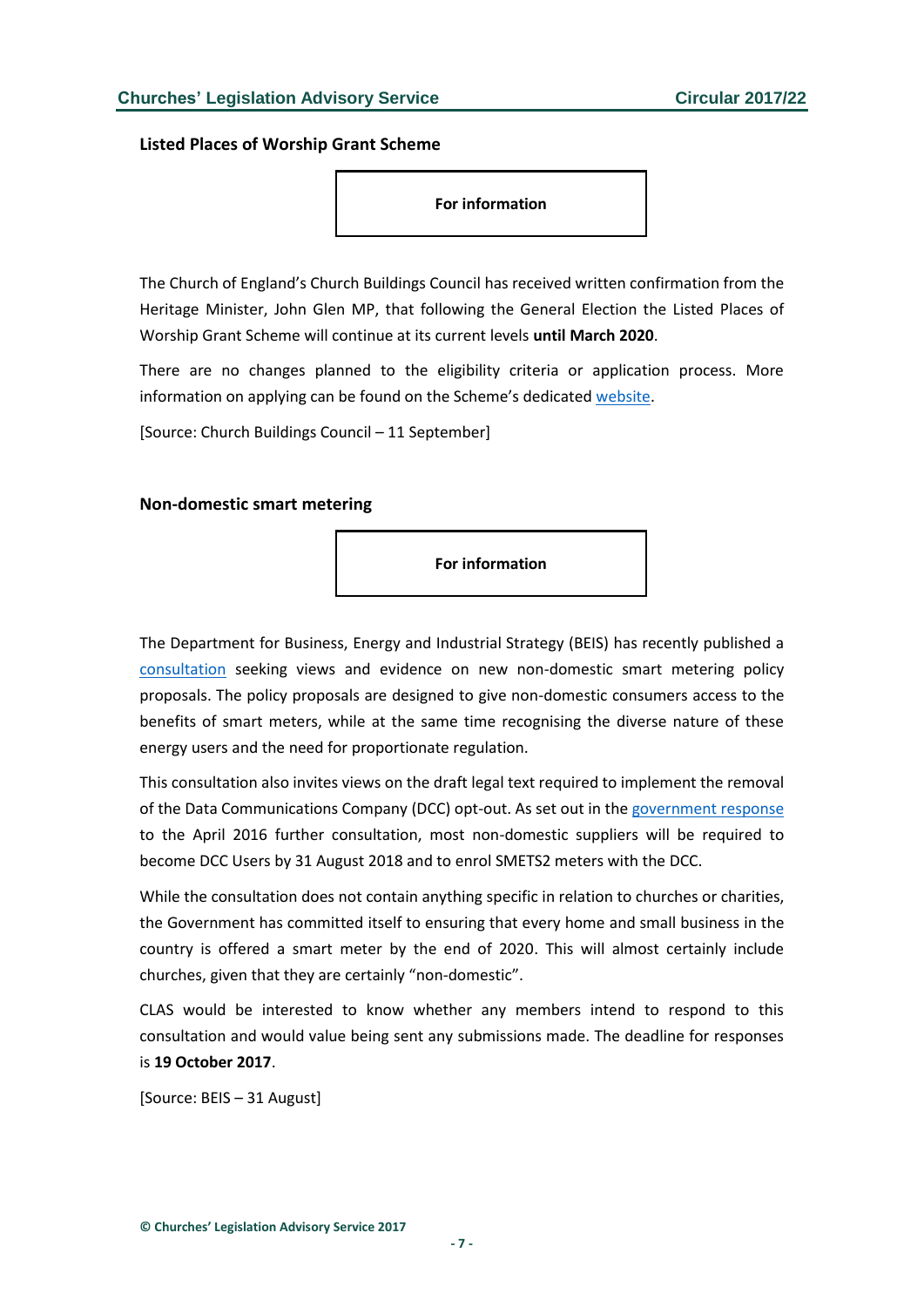### <span id="page-7-0"></span>**Scared of heights?**

**For information**

Jo Ord, of Farrer & Co, has posted an extremely helpful [article](https://sites-farrer.vuture.net/97/711/uploads/scared-of-heights---september-2017.pdf) on the Working at Height Regulations 2005, looking at some of the key considerations for those with responsibility for people working at height, from changing a light-bulb (not an uncommon event in churches) to extensive roof refurbishments. "Working from height" includes any work undertaken where there is the risk of falling to a lower level and can therefore include work at ground level over an opening in the floor or work on fragile surfaces over a void. The distances involved do not need to be great, because a relatively short fall can result in injury. *We encourage everyone to read the article in full*, but the main points are these:

Under the Regulations, employers must ensure that work is properly planned, supervised and carried out by competent people with the necessary skills, knowledge and experience to do the job. Equipment should be appropriate and well maintained. Crucially, *procedures and policies should be understood and put into practice by staff at all levels*.

The Regulations advise a three-tier approach to working from height:

- 1. **Avoid**: avoid working at height whenever possible;
- 2. **Prevent**: if working at height cannot be avoided, take all reasonable steps to prevent a fall; and
- 3. **Minimise**: where falls cannot be prevented, minimise the distance and consequences of any fall.

Working with ladders is *not* forbidden under the Regulations: in many instances, ladders offer a sensible, practical and safe way of working. But employers must follow the avoid/prevent/minimise procedure and think hard about the equipment and the manner in which the tasks are to be performed:

- Is the ladder properly maintained?
- Is the ground suitable for work from a ladder? Is the ground level and flat?
- Has the person doing the work been trained?

Working at height can be dangerous, regardless of the steps taken by an employer to mitigate risk. However, the HSE recognises that this work can be necessary and seeks to give sensible and practical [guidance](http://www.hse.gov.uk/pubns/indg401.pdf) to ensure that those performing tasks at height are safe. *Compliance with the Regulations is mandatory and employers must take their responsibilities seriously.* 

The British Safety Council publishes a useful [guide](https://www.britsafe.org/products/working-at-height-1) to Working at Height.

[Source: Farrer & Co – 7 September]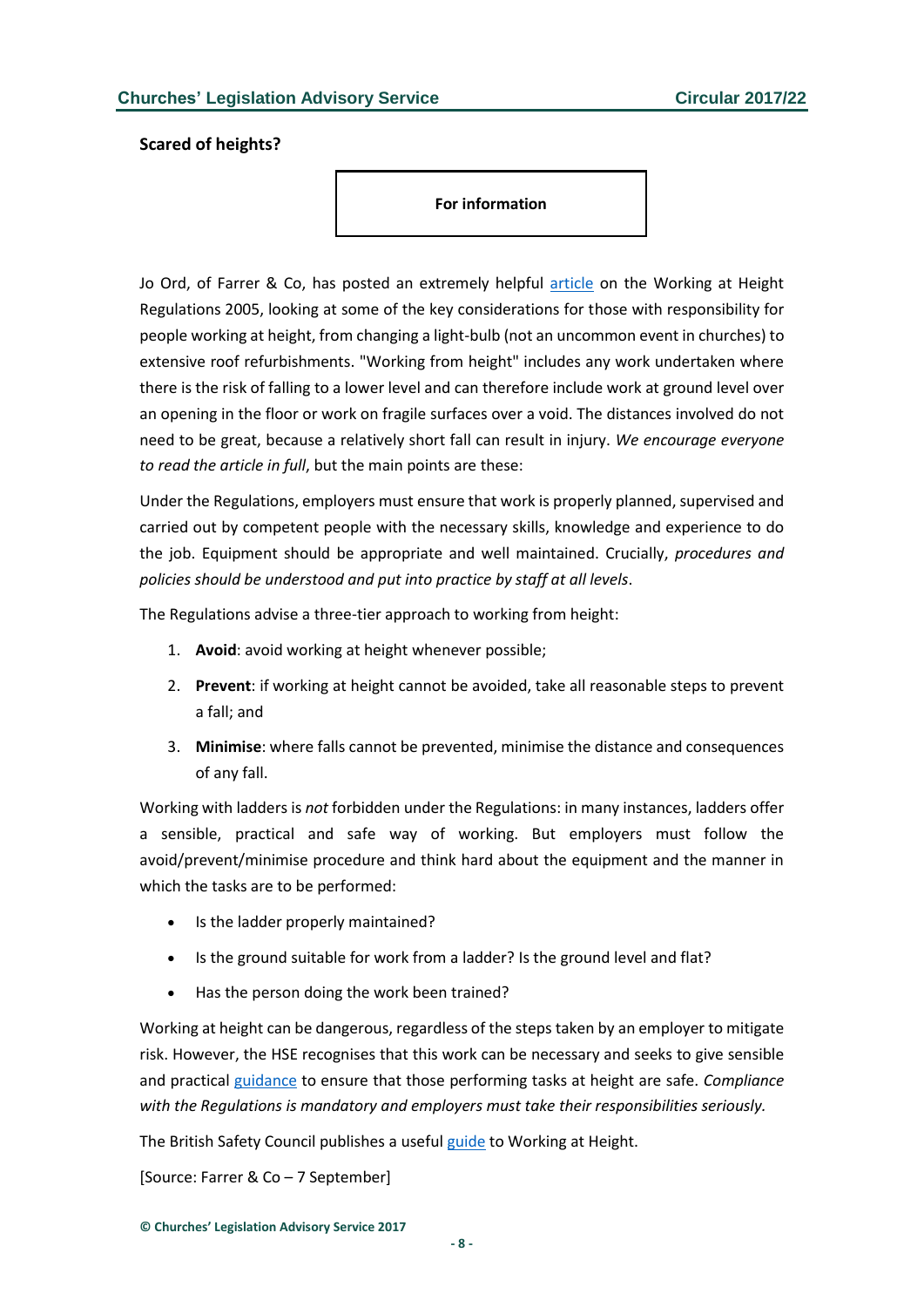## <span id="page-8-0"></span>**SCOTLAND**

<span id="page-8-1"></span>**Making churches more energy efficient**

**For information**

Scottish Minister for Business, Innovation and Energy Paul Wheelhouse MSP has responded to a [written question](http://www.parliament.scot/parliamentarybusiness/28877.aspx?SearchType=Advance&ReferenceNumbers=S5W-10003&ResultsPerPage=10) by Gordon Lindhurst MSP (*Con, Lothian*) asking what support the Scottish Government provides for churches to make their buildings more energy-efficient:

"**Paul Wheelhouse**: The Scottish Government is committed to supporting organisations across Scotland to improve the energy efficiency of their buildings. We provide support to churches and other organisations to achieve this through three main sources.

Firstly, Resource Efficient Scotland (RES) offers an Advice and Support Service which, between April 2013 - 2016, delivered one-to-one support to over 2,300 organisations and identified a potential £39 million in annual cost savings and an estimated 2,820 GWh of lifetime energy savings. We also provide organisations with loans of up to £100,000 for the installation of resource efficiency measures and renewable energy technologies through the RES SME Loans Scheme. The scheme has financed over 800 projects since 2008, resulting in estimated heat and electricity energy savings of 319 GWh and financial savings of over £35 million. Further information can be obtained [here,](http://www.resourceefficientscotland.com/) or by phoning 0808 808 2268.

Secondly, the Climate Challenge Fund supports communities across Scotland to take action on climate change and make the move to low carbon living. This includes energy efficiency renovations to community buildings such as churches and church halls, alongside community engagement projects to reduce emissions. Since 2008, the Scottish Government has made 986 awards valued at £85.8 million to 622 communities. More information is availabl[e here.](http://www.keepscotlandbeautiful.org/sustainability-climate-change/climate-challenge-fund/)

Thirdly, the Scottish Government's Communities and Renewable Energy Scheme offers advice and funding to support a range of organisations, including charities and third sector organisations, to develop renewable energy projects. Further information and contact details can be foun[d here.](http://www.localenergyscotland.org/) Churches may also wish to contact the Green Network for Business, which consists of organisations who have implemented resource efficiency or renewables measures and are open to visits and contact from others who are considering such action. Network members can be found [here.](http://greennetwork.resourceefficientscotland.com/)"

[Source: Scottish Parliament – 30 August]